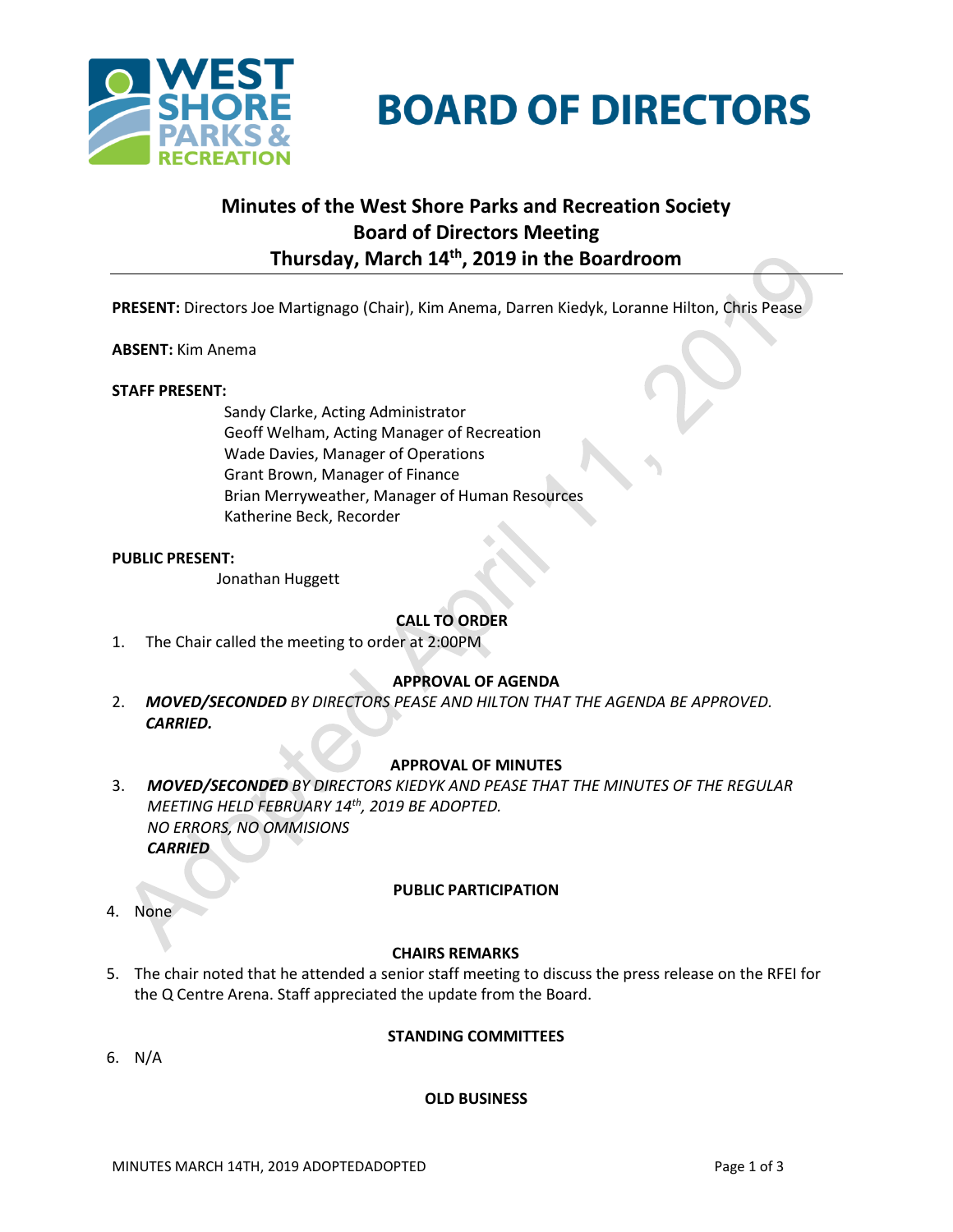7. N/A

#### **NEW BUSINESS**

# **8. a) JDF Library Maintenance Agreement Memorandum (MAM)**

*Sandy Clarke, Acting Administrator commented on the following:*

WSPR staff met with representatives from the GVPL. It was agreed that the Legacy JDF MAM between WSPRS and the GVPL be extended until December 31st, 2020 when the GVPL LOA is due to be renewed. Staff from the GVPL recommended that municipal owners be prepared to address the long term status of the Legacy MAM with the re-negotiation of the GVPL LOA for 2021, as the objective of this agreement is to replace other individual agreements.

*MOVED/SECONDED BY DIRECTORS KIEDYK AND PEASE THAT STAFF CONTINUE OPERATING ACCORDING TO THE JDF LIBRARY MAM UNTIL DECEMBER 31st 2020. CARRIED.*

# **FOR INFORMATION**

# **9. a) Administrator's Report**

*Sandy Clarke, Acting Administrator highlighted the following:*

Staff have engaged SunCorp Valuations to conduct an Appraisal of WSPR facilities and equipment to update valuations for insurance purposes. Updating WSPR facility and equipment values will ensure insurance levels are adequate. The fees and charges review process is underway for 2019/2020. The recommended fees and charges will be brought forward to the Finance Committee in April. Recruitment for the Manager of HR will be put on hold as we consider options to address our HR needs. The Community Recreation team has begun the process of hiring summer camp leaders. We hire approximately 40 day camp and inclusion leaders each summer.

The wet weather and snowfall resulted in a number of field closures in February. This also impacted the turf field and golf course. Parks staff did an exceptional job clearing snow and keeping the site as accessible and safe as possible for our regular patrons.

The Grizzlies are currently in playoffs after a very successful regular season which closed with them placed first in their division. JDF Skating Club hosts their annual ice show "Imagine" for 2 days in March, and will deliver 3 performances.

Family Day attendance was strong in both the pool and the arena. A provincial grant allows the provision of a free public skate and a free public swim. The Community Recreation team is working on two upcoming special events. On April 27 a new family event called "Family, Fitness and Flavours" will be hosted by WSPR. We are also planning Rock the Rink for June 1st, which focuses on youth bands showcasing their talents.

WSPR recently created an Inclusion Committee comprised of staff from all areas of the organization. Inclusivity of programs, services and facilities is a focus of our strategic plan, and the committee is creating a terms of reference to examine the various aspects of inclusion. Updates to signage on our family change room are also underway, identifying it as a universal change room moving forward.

#### *FOR INFORMATION ONLY*